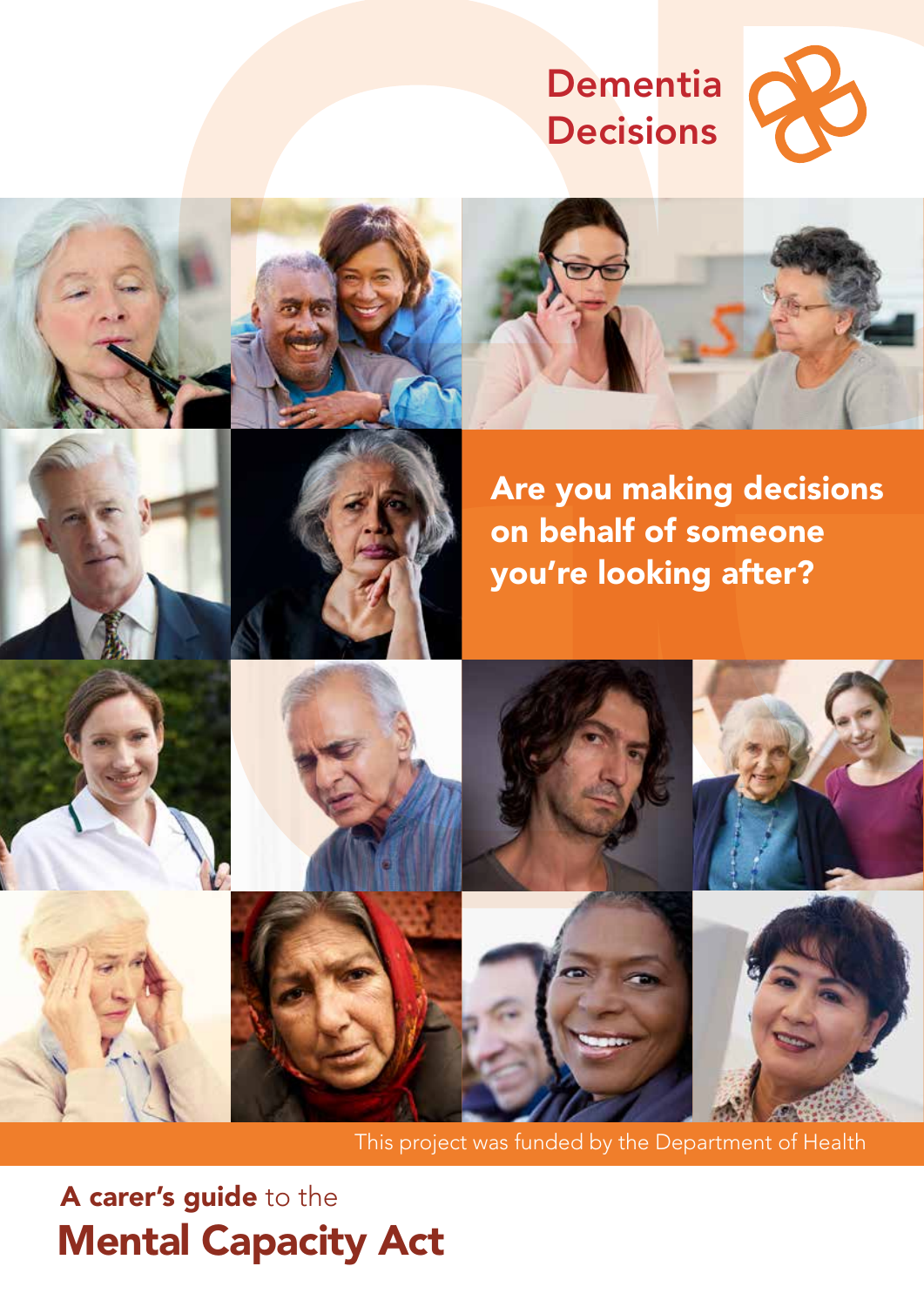## Introduction

### **Foreword**

I know the incredibly important role that carers play for their loved ones when they have received and are living with a diagnosis of dementia. People living with dementia can have a good quality of life for many years, living in a way that reflects their own wishes and personhood. I commend this guide to the Mental Capacity Act, which has been funded by the Department of Health. It is designed to help you if the person you are caring for needs help to make decisions, or if you need to make decisions on their behalf. It explains the things you might need to consider and the steps to take. Even if you feel that you don't need this guide at the moment, I would encourage you to look at pages 12-13 which will help you to plan ahead for a time when decision-making isn't as straightforward as it might be now.

**Baroness Ilora Finlay of Llandaff** 

*Chair, National Mental Capacity Forum* 

Sitra, The Carers Trust and Care Charts UK designed this booklet to provide support and guidance about decision making for carers of people living with dementia.

We consulted widely with carers and professionals, who told us they needed clear and concise information which did not just direct them to other places. Carers also gave us examples of decisions they make with and for the person they care for. We have used their experience to bring alive how carers manage supported decision making to maintain a good quality of home life, whilst keeping the people they care for as independent and safe as possible.

We would like to thank the many carers and professionals who supported us in the design and content of the guide and in particular:

Together Tuesday: *Hadleigh Carers Suffolk* Sutton Carers Centre: *Lone Carers Group* Jill Jukes: *Carer* Independent Dementia Support: *Andrea Scott* Alzheimer's Society: *Sam Cox* Suffolk Family Carers: *Michael Bright*

Thanks also go to the authors: *Nigel Keir, Zoe Harris, Louise Marks,*  and *Wendy Green.*

*To help you further, there is a useful diary section for recording important decisions, a glossary to help explain the terms used in the booklet, and on the back page some helpful websites and telephone numbers.*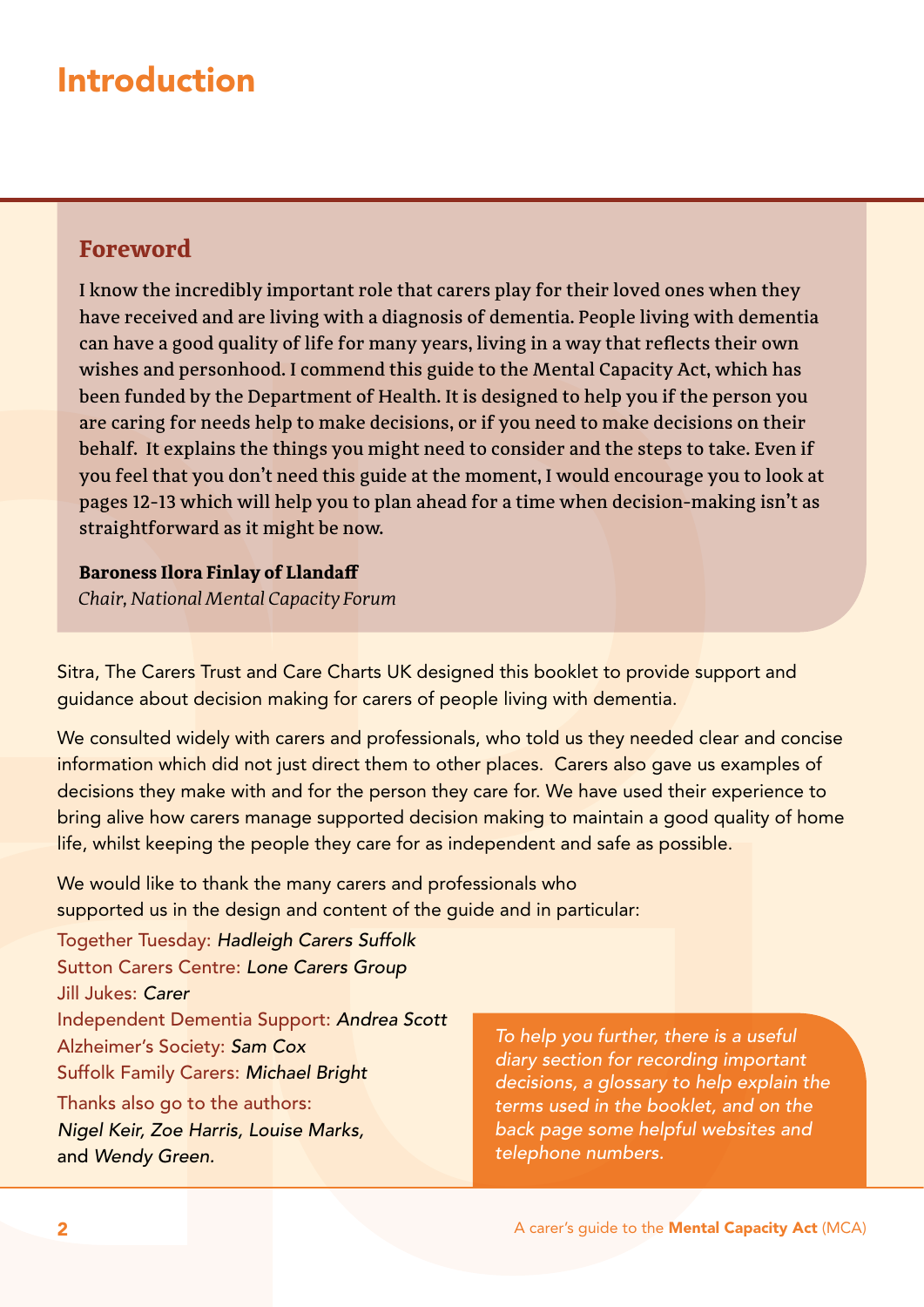# Is this guide for you?

The Mental Capacity Act is a law designed to help people make decisions. It aims to promote decision making for as long as possible and help when a person can no longer make decisions independently.

It also supports and guides the people caring for them.

## Are you making decisions on someone else's behalf?



Are you finding that you have to make decisions for someone you care for who has memory problems or dementia?

Are you finding that someone you care for who has memory problems or dementia is no longer able to make certain decisions?

Does this worry you?

Are you comfortable making some decisions for the person you care for **but not** other 'bigger' or more significant decisions?



Would you like some help and guidance around any of these questions?



If your answer to any of these questions is "Yes" then this guide has the answers for you.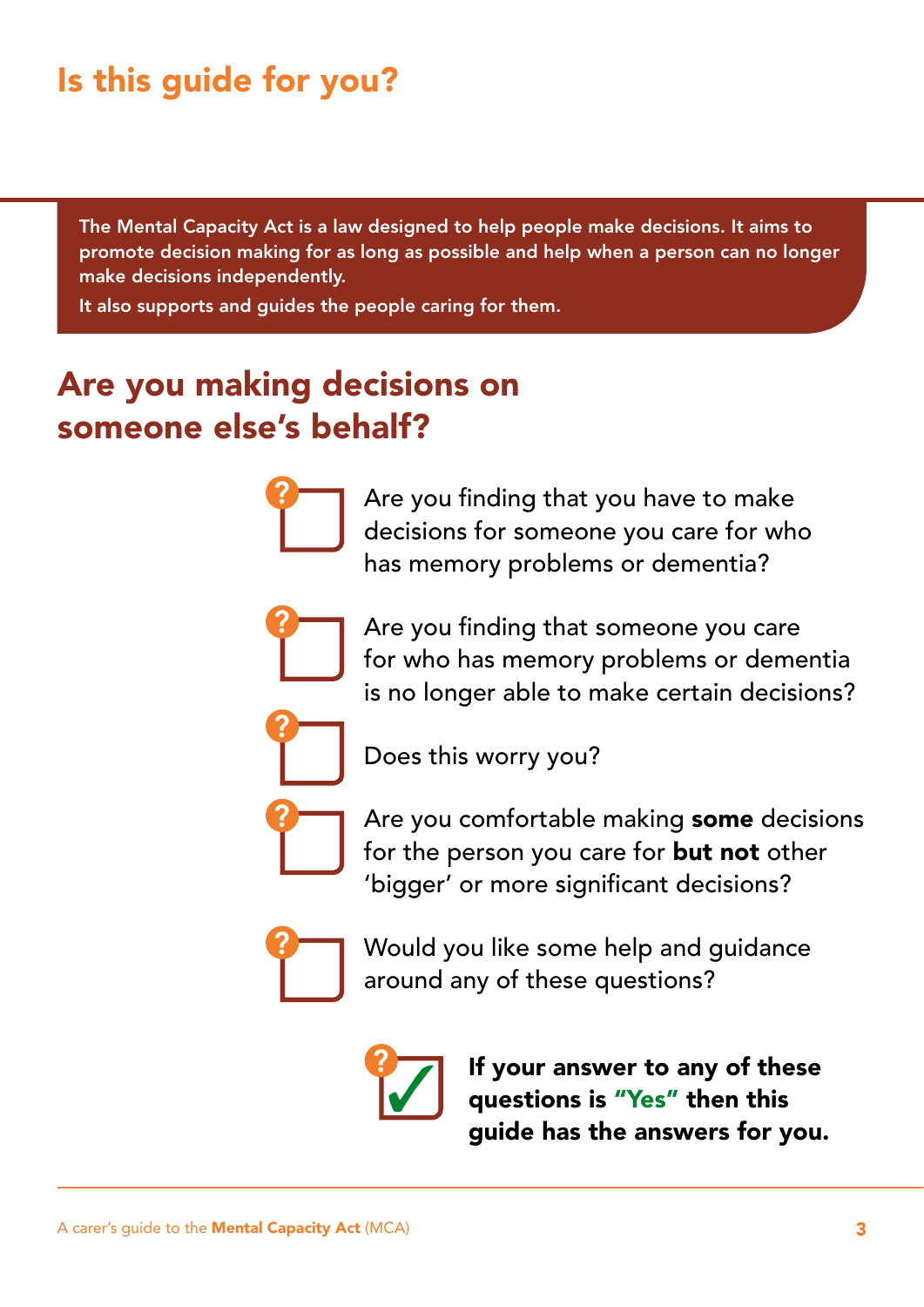## Did you know...

*"I arranged for carers to come in each day to support my father. I use his money to pay for this care, although it was hard making the decision to spend his money, because he doesn't understand who pays. But he wouldn't eat or wash if the carers didn't come in, so we agreed this was in his best interests."*

## The Mental Capacity Act (MCA)

provides help and protection for people who may not be able to make their own decisions. It makes it clear who can take decisions on another person's behalf. It describes in which situations they can make decisions. And it sets out how they should go about this.

It also protects the people making those decisions.

## It also enables people to

plan ahead in case they lose capacity at a later stage, by describing their wishes and preferences while they are still able to; this is called an Advance Decision. Planning ahead can also include putting a Lasting Power of Attorney in place which is covered later in the guide.

## There is a **Code of Practice** that

explains the Act. Although the code is aimed at professionals, it's helpful to be aware of what it says. So some of the advice and some of the examples in this guide are taken from the Code.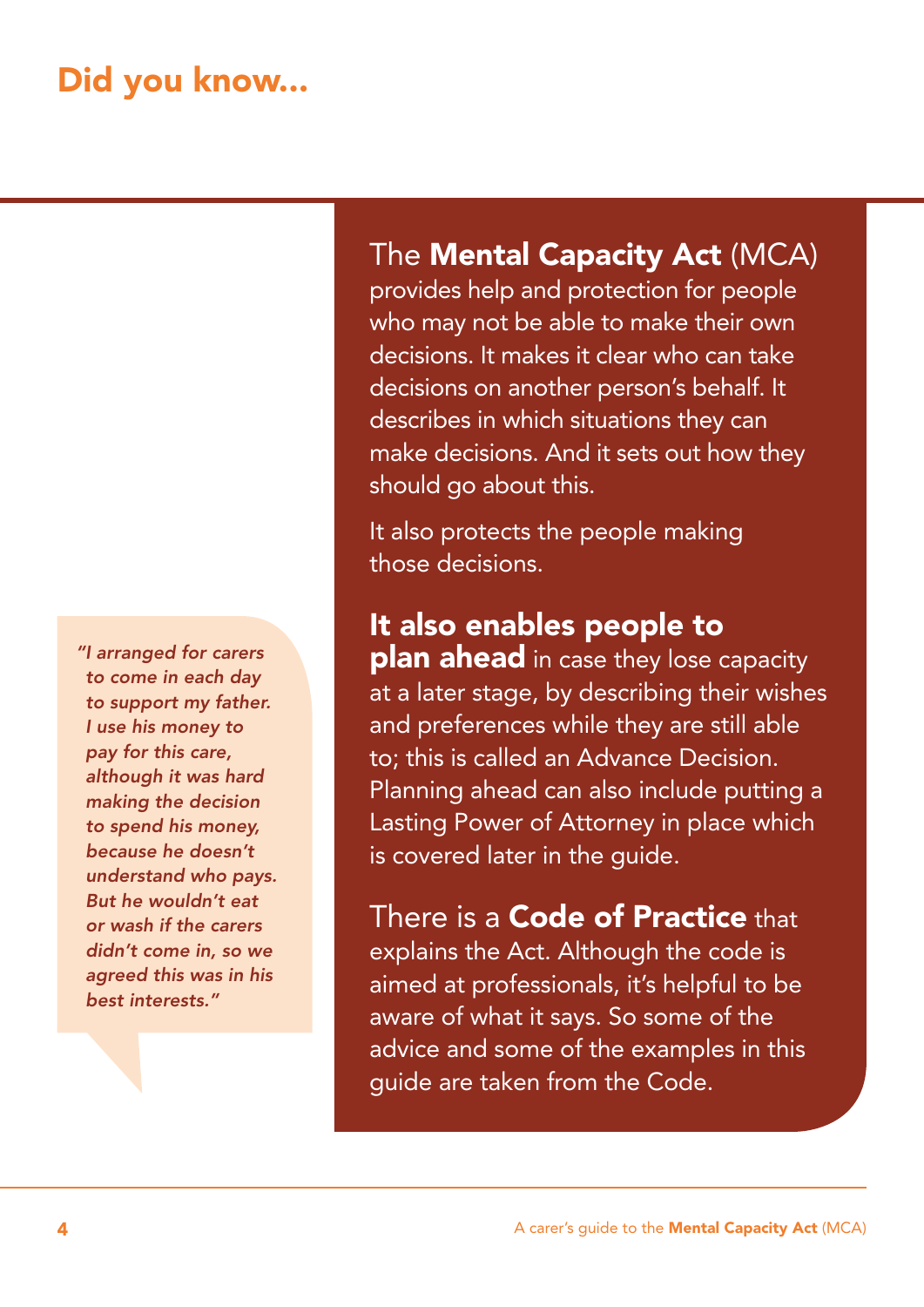# At the heart of the Mental Capacity Act are 5 key principles:



We should always start with the assumption that someone *can* make a decision unless it is proved otherwise.



We should give all appropriate help before concluding someone cannot make their own decisions.



We should accept the right of individuals to make what might be seen as eccentric or unwise decisions, or decisions that we may not agree with.



We should always act in the best interest of the person for whom the decision is being made.



When making a decision on behalf of someone, consideration should be given to the option that is the least restrictive of their basic rights and freedoms.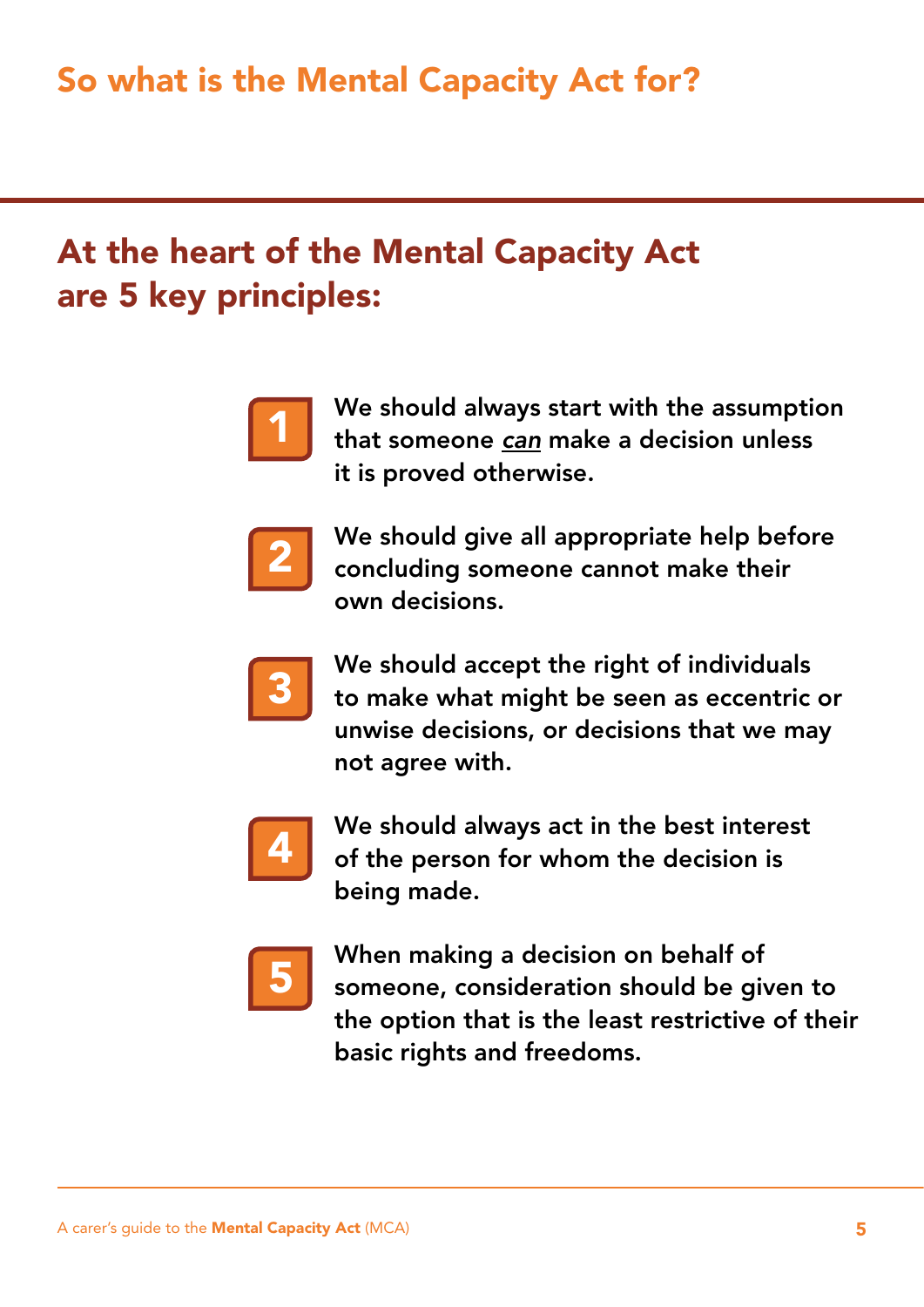## Points to consider…

*We should not assess someone's 'general capacity' to make all decisions.*

A person's capacity refers to their ability to make a particular decision at the time it needs to be made. We cannot, and should not, assess someone's 'general capacity' to make all decisions. We also should not assume that they will be unable to make that same decision on another occasion.

Be clear what decision the person needs to make and then assess whether they can make that particular decision for themselves.

*Can they make that particular decision at that time?*

*There are many ways that can help to make decisionmaking easier*

A person should always be helped to make all the decisions for themselves that they are able to make. There are many ways of making decision-making easier such as talking through the idea of setting up direct debits to make bill paying easier.

A person's capacity to make a particular decision may vary over time. Their ability to make that decision should be assessed at the time the decision needs to be made. If the decision can wait then it should wait until a time when the person may regain the capacity to make it themselves.

*If it can wait, then it should wait.*

*If possible, agree ahead how decisions are going to be made.*

It might be a good idea for you and the person you care for to agree in advance (or on days when they are able to have this conversation) how decisions are going to be made. This can include listing the important decisions that need to be made, when is a good time to make the decision, how the person you are caring for wants to be involved in the decision and who else should be involved. Finally, agree who can make the final decision if they are unable to.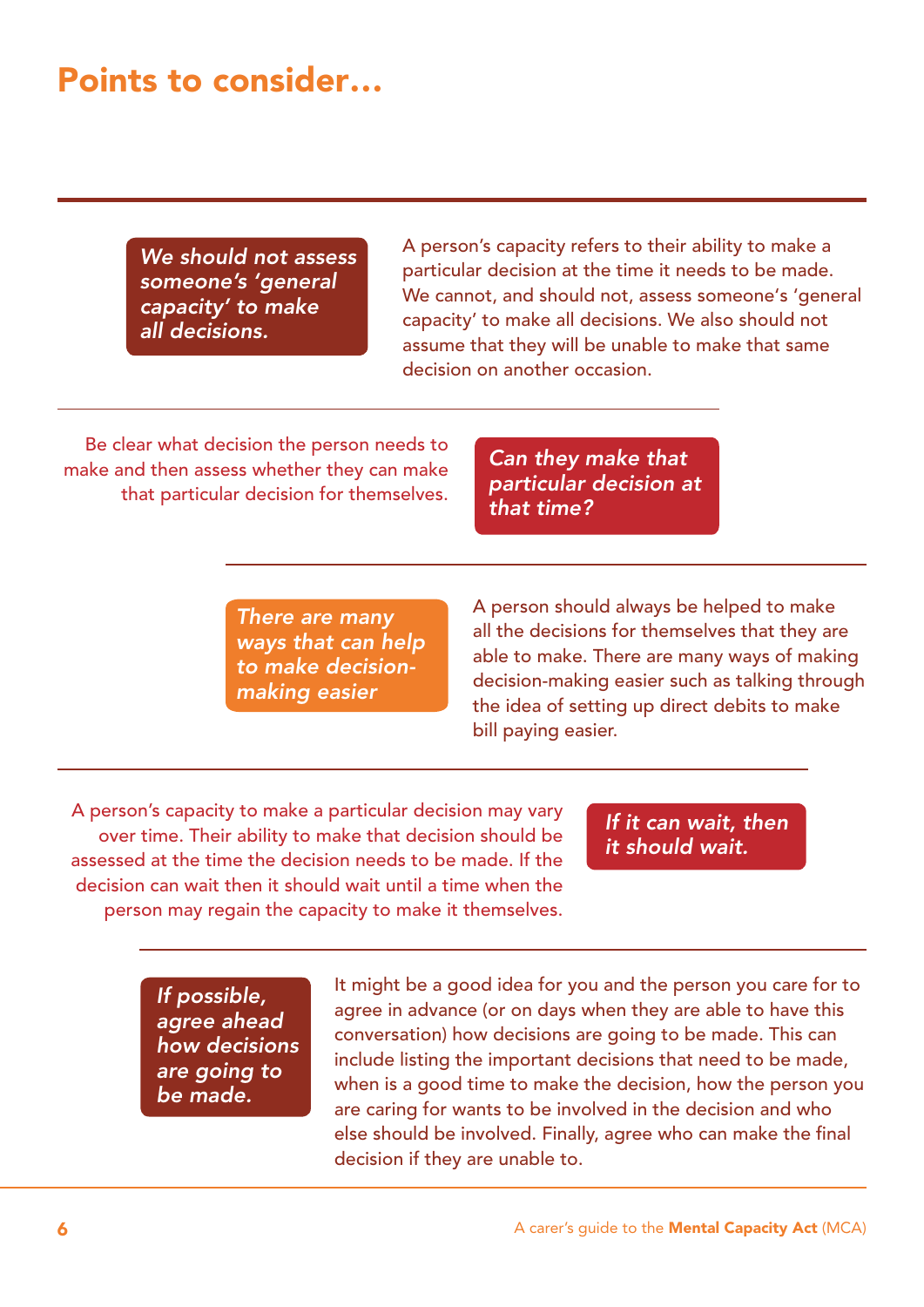## Who can assess capacity?

*"I had to arrange a few days respite care for my husband, because I was exhausted. I felt guilty making this decision as I thought he would be very distressed. But it was in his best interest as well as mine, as it is important I am fit and well."*

Responsibility for assessing capacity usually rests with the person who is responsible for providing the support around the issue or decision that is being made. In the majority of dayto-day decisions such as what to wear, what to eat or drink or whether someone can safely leave the house, the assessor and decision maker is often the vulnerable person's carer. If you are a carer of someone who has had dementia for a while, you are probably making a lot of these decisions already. Remember this does not need to be a doctor or a social worker, although you may find their input helpful.

However, for more complicated decisions and decisions that may have longer-term consequences, you may require a formal assessment by a professionally qualified person if you are uncertain. Examples of these decisions are the person you care for needing an operation, selling their home/moving home or giving up their tenancy. If you feel a formal assessment is needed you should speak to your Social Worker or a medical professional as they will know how to help. Organisations like Age UK, Carers Trust and Alzeimer's Society may also be able to advise you.

*We should always assess capacity at the time a decision is being made and not assume the person cannot make that decision.*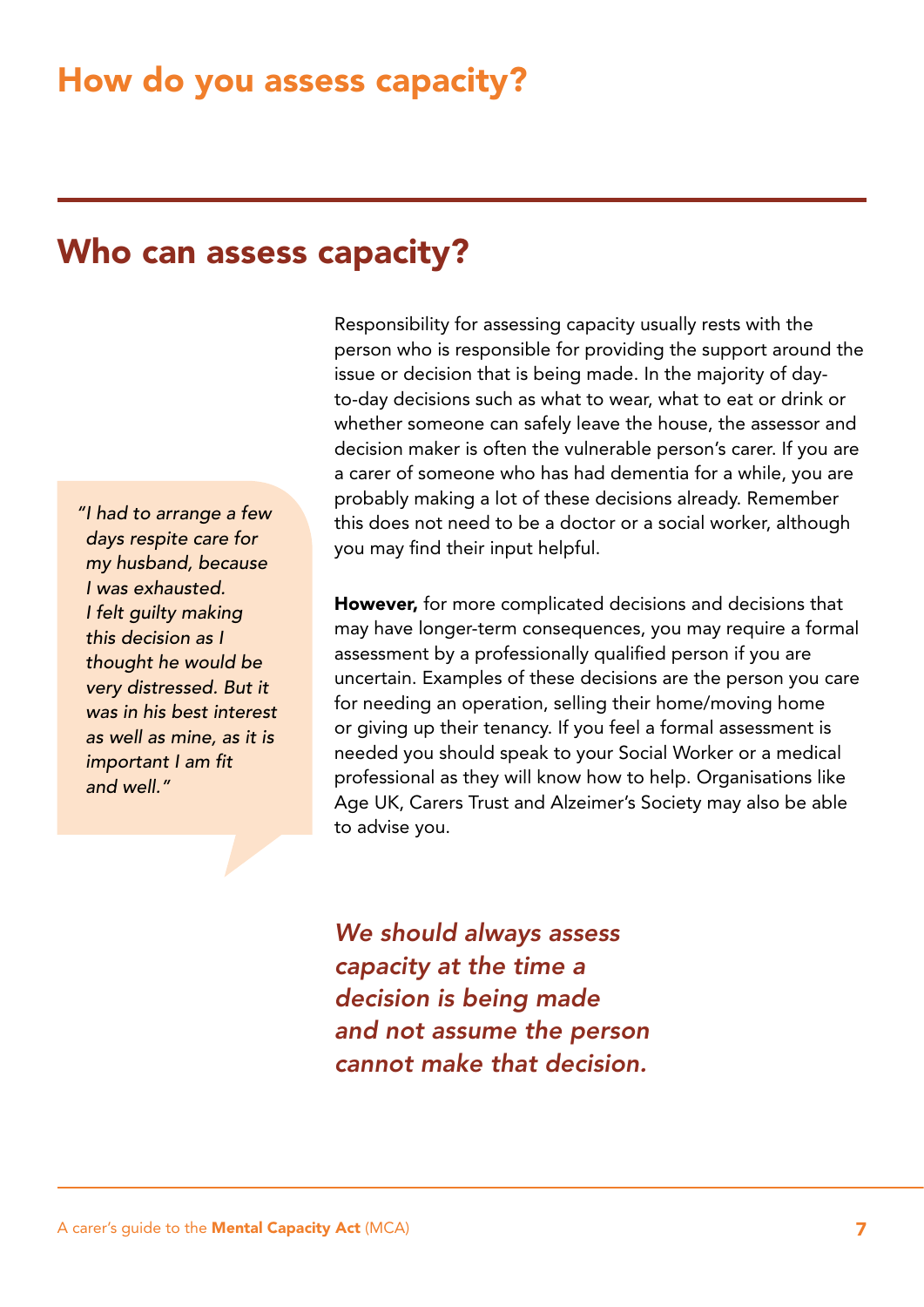## If you start to have doubts about someone's ability to make particular decisions...

You are not expected to be medically qualified to assess capacity; it is sufficient to use what you know, see and experience to demonstrate your assessment and then be able to explain that. If, however, the decision in question is a big and important one, it may be advisable to seek support with an assessment or a formal diagnosis. If you need help with a diagnosis, talk to your GP and ask for a referral to a Memory Clinic or specialist dementia advisor.

*"Mum has started wandering without knowing where she is going. Once she was brought home by a neighbour late at night all cold and wet. I worry about locking her front door at night – is that safe? But we know she is not keen to move out of her home. We are talking to the social worker about what choices she has and what is the least restrictive option."*

#### The Mental Capacity Act has set out how you begin to make this assessment.

So, you first need to consider: does the person have an impairment of the functioning of their mind?

This may be due to a memory problem, dementia or as a result of other illness such as a stroke, heart condition, urinary tract infection or a long term condition such as a learning disability or a brain injury.

#### If the answer is yes then it will be helpful to ask yourself the following questions: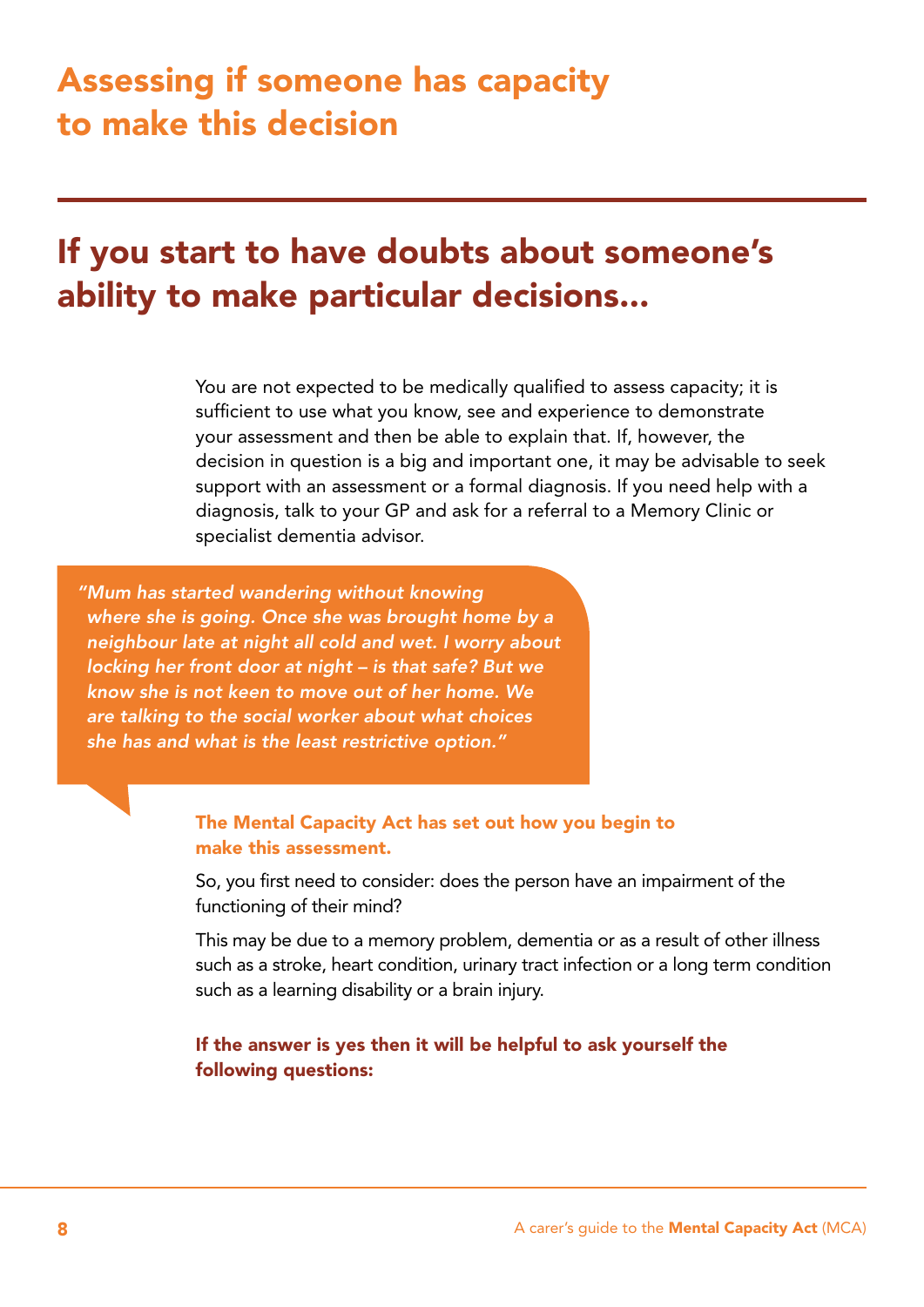# Can they...

### Understand the information about the decision being made?

For example: "I asked my husband how he could get his money out of the bank,' he replied 'Our daughter does that for me,' I asked what bank accounts he had and he appeared confused and told me 'I like to sit in the garden.'"

### Retain that information long enough to make the decision?

This is not a memory test, and it is perfectly acceptable to use other methods, such as a notebook or picture chart, to support memory. What is important is that the person can recognise how the information relates to the decision. For example: "I asked Sharon what she liked about the home we had just visited, Sharon did not recognise the picture of it and asked 'Are you taking me to get a cat?' She had not understood the reason for visiting the home so we had to explain why we visited in a way she could understand."

### Use or 'weigh-up' that information to help them make the decision?

#### Including being aware of likely risks in making or not making decisions.

For example: "I discussed with my husband the risk of further falls at home, he told me that he knew he could fall again but said 'All I want to do is stay at home and I would rather take that risk than go into residential care.' I conclude that he was weighing the information and considering risks."

### Communicate their decision?

Can they let you know their decision by other means such as nodding, pointing or writing it down? Difficulty in communicating should not be a reason for deciding that someone lacks capacity to make a decision.

If you believe that the person you care for 'fails' any one of these questions, then you can reasonably conclude that they do not have the capacity to make that decision. You do not have to record this, but it might be useful to record such instances – or keep some kind of decision-making diary. You can then see what kinds of decisions are needing your help or are actually needed to be made by you. This will also help explain what has happened if someone else wanted to know or challenged the decision being made.

*See diary section at the end of this guide.*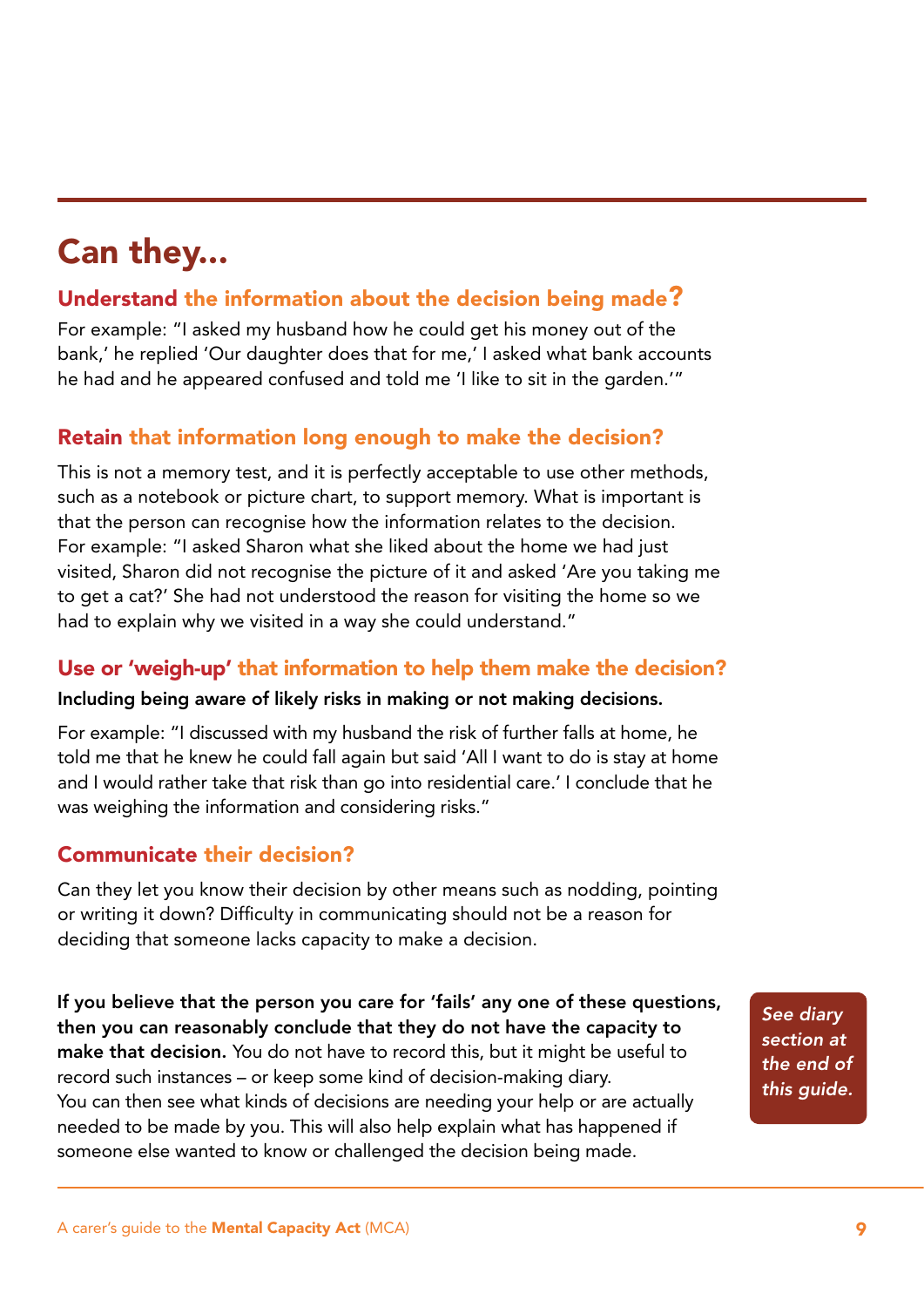# If you have decided that someone lacks capacity to make a particular decision...

#### There are two things to consider:

- that any decision you now make for them is in their best interests and
- that the decision you make is the least restrictive of their rights and freedoms.

#### To do this it helps to consider the following things:

- do whatever is possible to encourage the person to take part, or to improve their ability to take part, in making the decision.
- consider whether the person is likely to regain capacity (e.g. after receiving medical treatment for an infection). If so, can the decision wait until then?
- try to think of all the things that the person who lacks capacity would take into account if they were making the decision for themselves.
- don't make assumptions about someone's best interests simply on the basis of their age, appearance, condition or behaviour.
- try to find out their views, including their past and present wishes and feelings. Take into account the way they did things in the past when they were able to make decisions. Their preferences may be obvious through behaviour or habits or they may have talked about these in the past, or written them down. Written down wishes are known as an Advance Statement or a Living Will.
- take into account any beliefs and values that you know they hold that would be likely to influence the decision in question, for example religious or cultural, but also moral or political views they hold.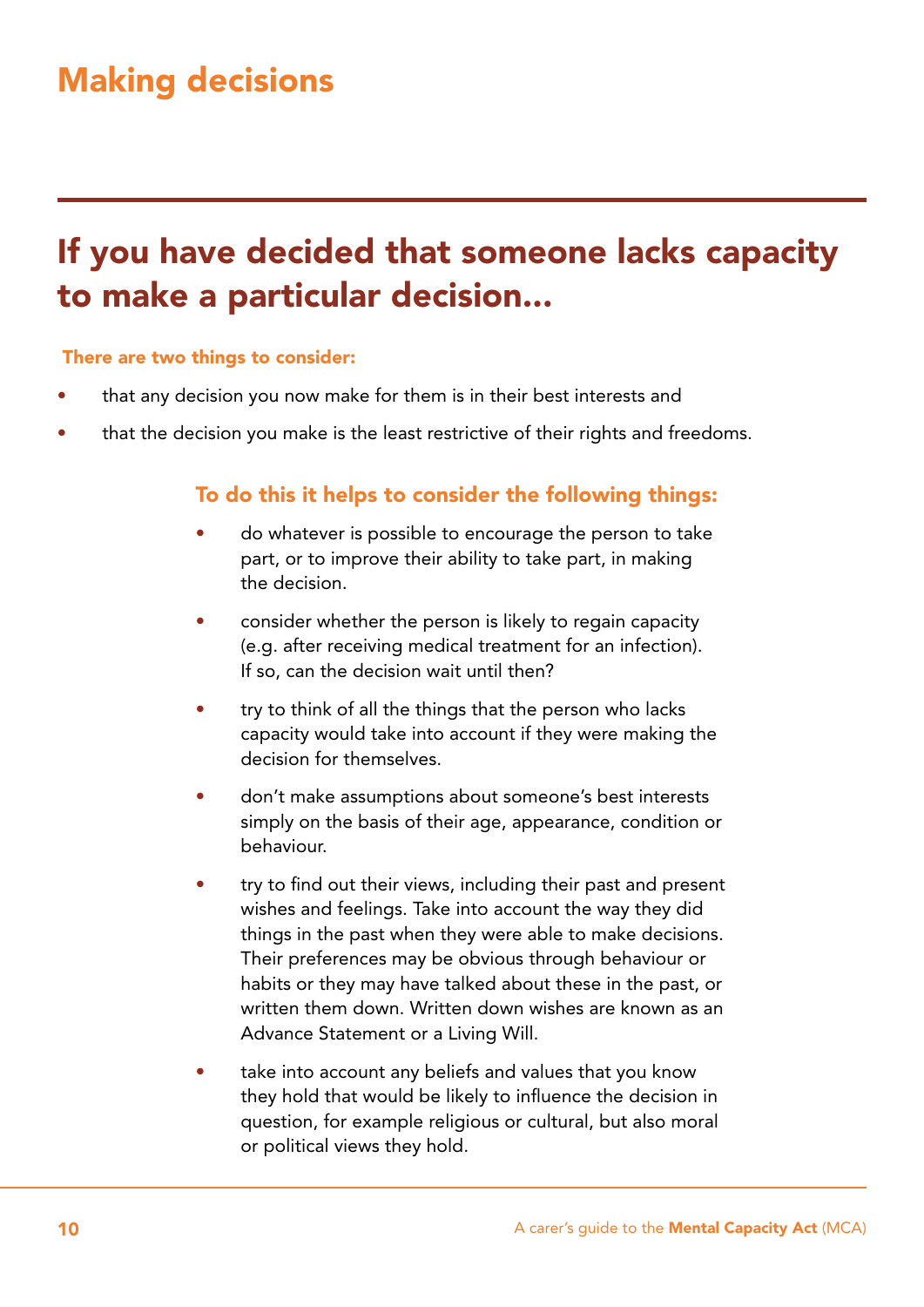*"It was very difficult but I decided to move my mum into residential care, she was lonely and unsafe at home, she had always enjoyed company so I thought it was the best choice for her."*

- consider any other factors the person themselves would be likely to consider if they were making the decision or acting for themselves.
- if the decision concerns life-sustaining treatment this should not be motivated in any way by a desire to bring about the person's death, whatever your view of their quality of life, unless they have made a specific decision to refuse life-sustaining treatment. These decisions should always be discussed with medical professionals.
- if it is practical and appropriate to do so, consult other people for their views about the person's best interests. In particular, try to consult:
	- anyone previously named by the person as someone to be consulted on either the decision in question or on similar issues.
	- anyone else who helps with caring for the person: close relatives, friends or others who take an interest in the person's welfare.
	- any attorney appointed under a Lasting Power of Attorney or Enduring Power of Attorney made by the person. This is explained later.
	- any deputy appointed by the Court of Protection to make decisions for the person. This is also explained later.
- avoid restricting the person's rights see if there are other options that may be less restrictive of their rights.

*"I always put my husband in elasticated trousers now, so it is easier for him to go to the bathroom. I know he never liked them, but it is less distressing for him than dealing with accidents."*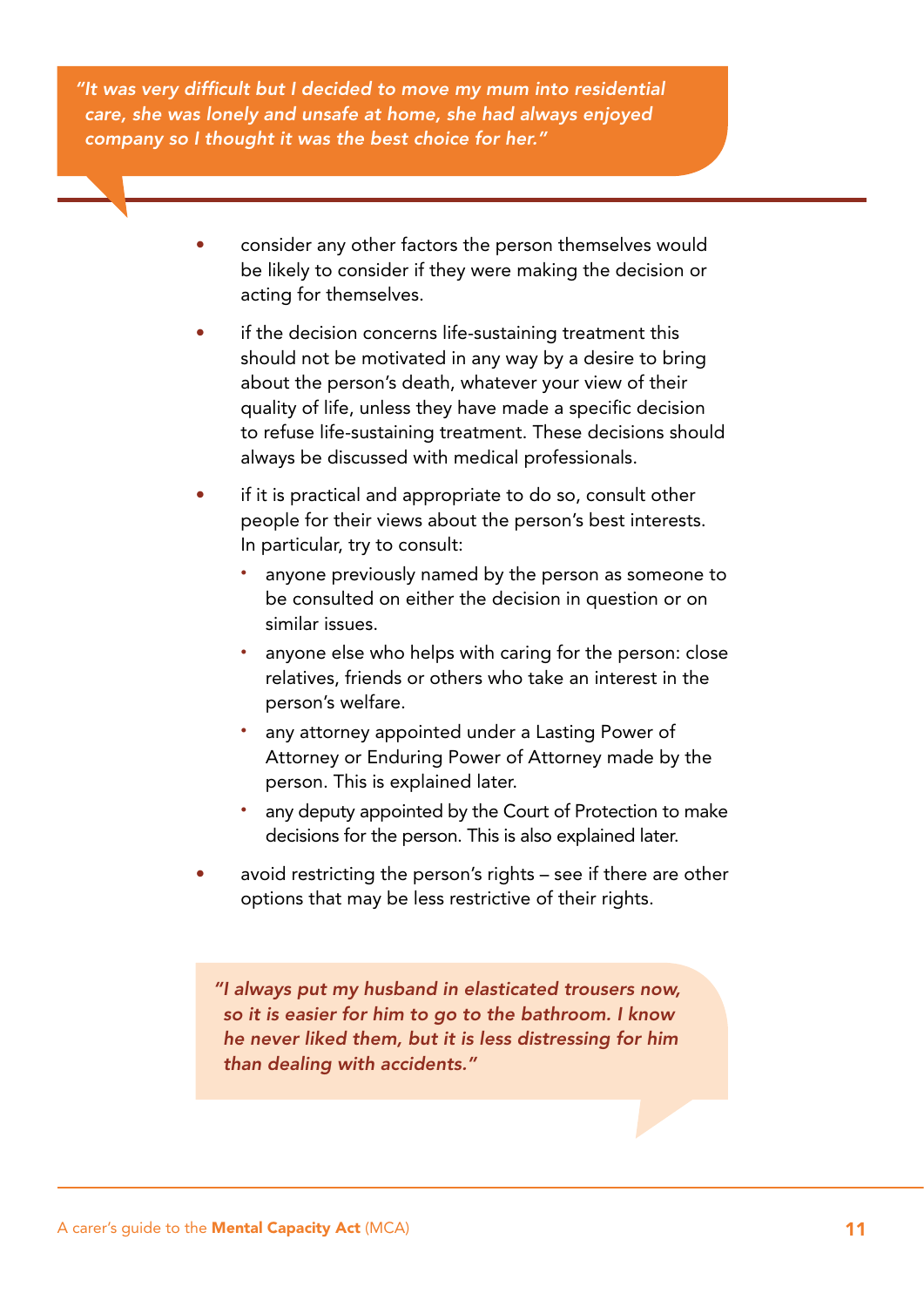# Other things that the Mental Capacity Act covers

The Mental Capacity Act allows a person to give someone the legal permission to make decisions on their behalf; it allows a court to appoint someone on that person's behalf if they can no longer do that and it also allows people to make decisions ahead. We have described these below.

### Lasting Powers of Attorney

The Mental Capacity Act covers Lasting Powers of Attorney. A Lasting Power of Attorney (LPA) is a legal document that lets you choose people that you trust as your Attorneys to make decisions on your behalf about your:

a) Finances and Property and

#### b) Health and Welfare

You can choose to have both types of LPA or just one. You can appoint one or more people to act as Attorneys for each of these areas.

You must have mental capacity to make an LPA, so you should consider planning for the future and arranging an LPA as soon as you are concerned about someone's memory or when they have been diagnosed with dementia. Remember this means 'someone has the ability to make a specific decision at the time it needs to be made'.

The Mental Capacity Act Code of Practice explains more and gives examples including how attorneys must act.

How do we put a Power of Attorney into place? This is done through the Office of the Public Guardian. You can apply online to the Office of the Public Guardian or speak to them for guidance.

Many people find that they can do this themselves or you can ask a friend to help you complete a LPA application. If you struggle or would prefer help then you may wish to use a solicitor or a legal professional, however this isn't always necessary. Do ask them if this is an area they are experienced in.

There is a fee to register an LPA, but there is financial help available towards the cost if you are on a low income, so do ask about fee exemption. Age UK, Alzheimer's Society or your local Carers Trust service can also provide advice.

Contact information for the Office of the Public Guardian can be found on the back page.

### Enduring Power of Attorney

You may have heard of an Enduring Power of Attorney. These were in place before the Mental Capacity Act and applies to financial and property decisions only and not to health and welfare decisions. If an Enduring Power of Attorney is in place, it is still legally valid. However, if you wish to also cover decisions on health and welfare you will need to take out an LPA for this (see above).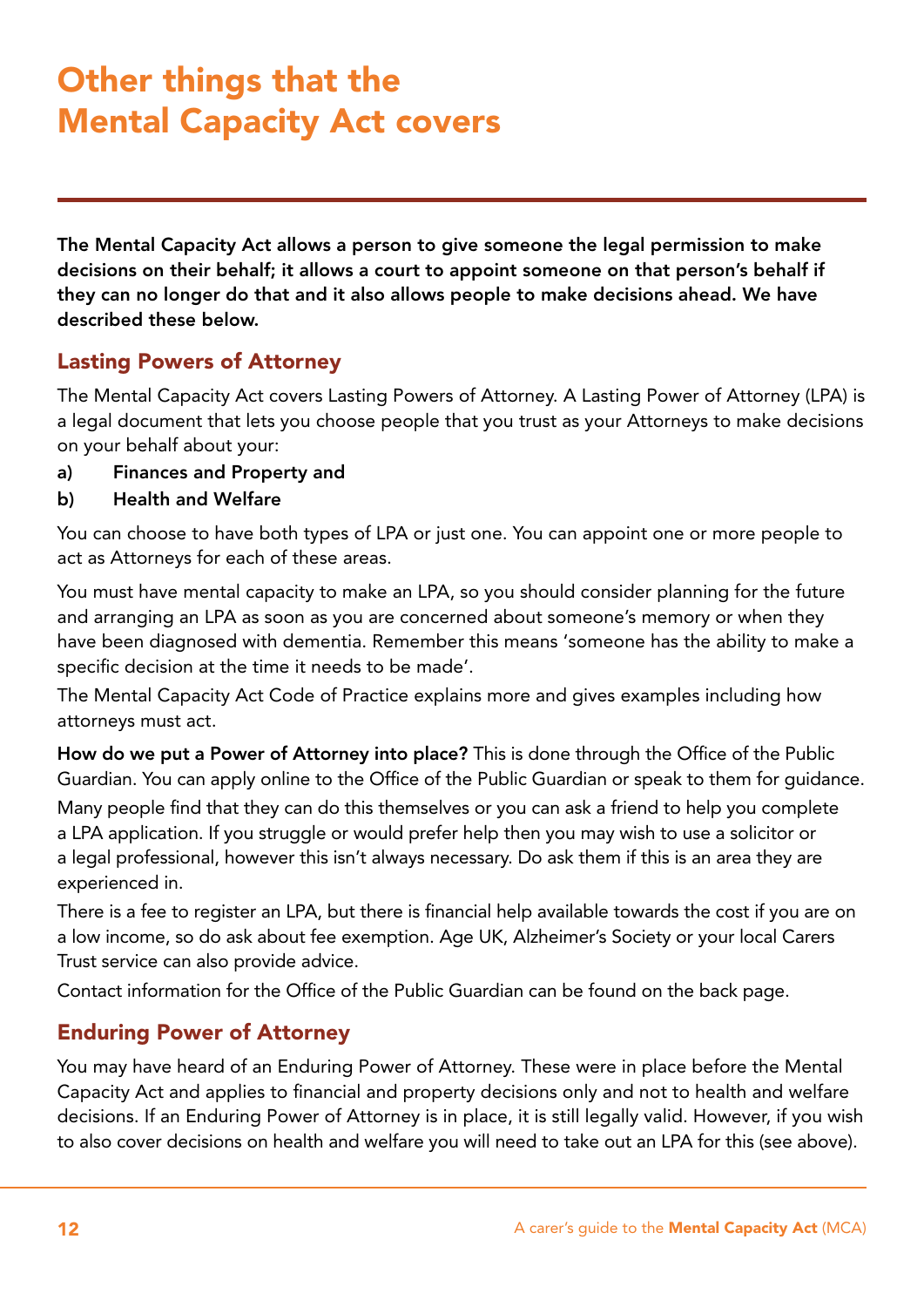### Court Appointed Deputies

If there is no LPA in place the court can appoint someone to make decisions for the person. They are called 'Deputies' and can be appointed to make decisions on financial/or health and welfare matters, but most usually they support people with financial matters; Deputies for welfare and healthcare are rare.

### Advance Decisions and Advance Statements

An Advance Decision allows you to set out your wishes to have or refuse a particular treatment or about end of life care. Advance Decisions must be written down and should be made known to the person making the decision on their behalf. This would normally be a medical practitioner and they are legally bound to follow that decision.

All Advance Statements or other decisions must be taken account of at the time that decision needs to be made. However, if the decision-maker has good reason to believe it would not be in the person's best interest in the circumstances at that time, these statements do not have any legal force, and whilst they must be taken account of, there is not a legal requirement to follow them.

If you are in this position, again it is useful to record this in the diary.

Organisations such as Alzheimer's Society have model forms you can use to write down your Advance Decisions or Statements.

### Independent Mental Capacity Advocates (IMCA)

Sometimes the person you care for may not have anyone to speak up for them when they lose their capacity to make a longer-term decision other than you, their carer. It may be that for some reason you do not want to represent them; or they don't want you to. In this case, an IMCA can

be instructed to represent them. An IMCA is arranged by the local authority but are independent You can apply for an IMCA by contacting the service who provides IMCAs in your area directly or through contacting your local authority or asking a social worker if you have one. Age UK and Carers Trust might also be able to advise you, but only the local authority can arrange it.

*"I sold all my husband's power tools he had in the shed. He would go down and try and use them – it was really dangerous, he didn't know how they worked any longer. It's sad I know but I have to keep him safe."*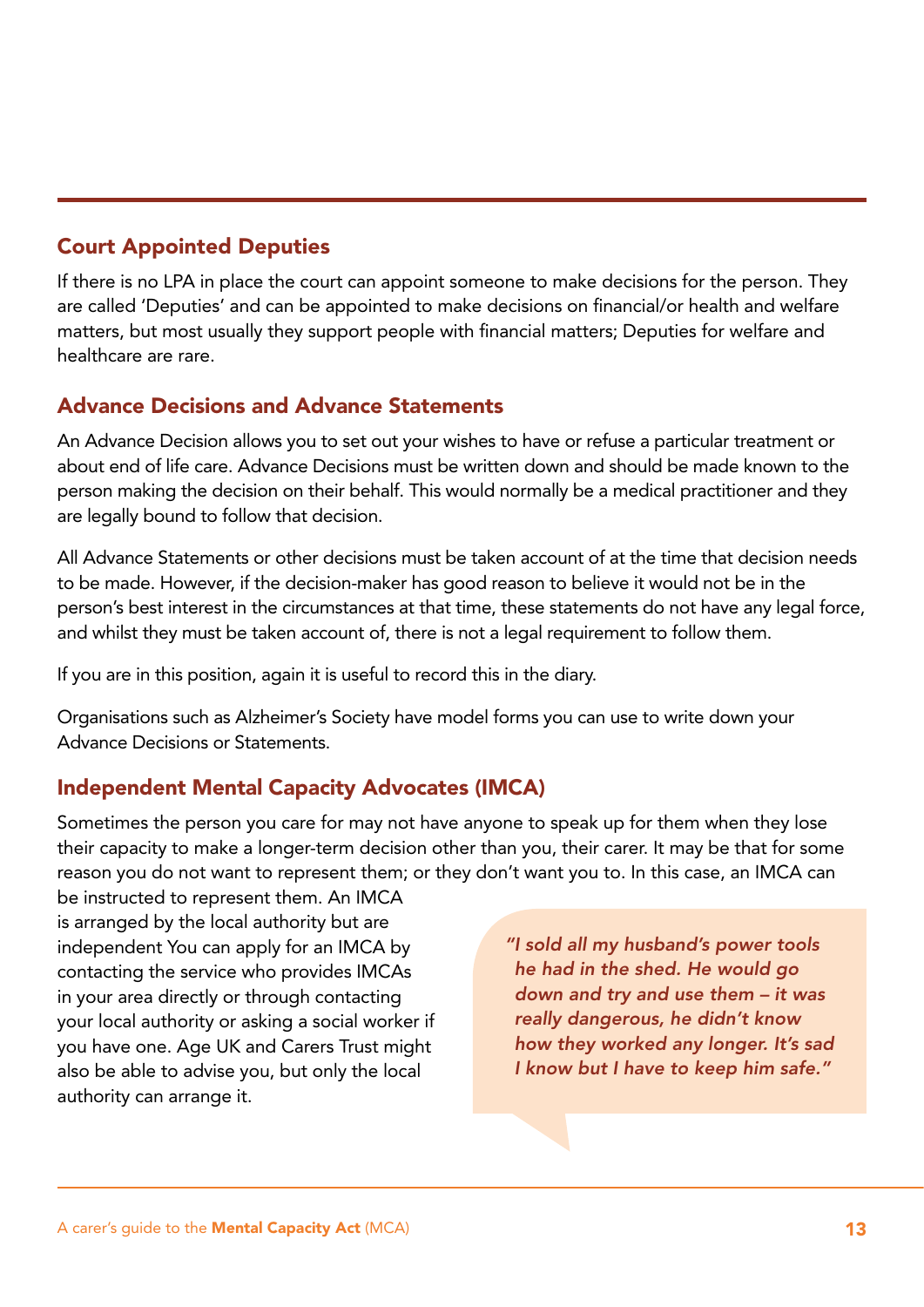### Deprivation of Liberty Safeguards (DoLS)

If the person you care for has to go into hospital or a registered care home it is possible that they might not be able to walk around freely, do certain things or leave the building. This would happen if they were unwell or unsafe and at risk of harm when doing this action. This is called 'deprivation of liberty' and means that they do not have the freedom to do that particular action without supervision. It is sometimes necessary, but should only be done as a last resort and only when it is considered to be in the person's interests and to protect them from harm. It should not, for example, be done for the convenience of staff. If this decision is taken it has to be checked to ensure it is appropriate. This check is carried out by the local authority. As the person's carer you should be consulted about any decisions that are made in this respect and such decisions are governed by the Mental Capacity Act.

### There are two public bodies that help administer the Mental Capacity Act

Office of the Public Guardian. This is the office that registers LPA. It also supervises Deputies appointed by the Court and provides information to help the Court of Protection make decisions. They also follow up any concerns raised with them about Attorneys or Deputies and can work together with other agencies, such as a Doctor, the Police or Social Services to do this.

The Court of Protection. The Court of Protection appoints and has power to remove Deputies. This Court has the final judgment on capacity or DoLS matters where there have been disagreements or where an issue is particularly complicated or sensitive.

*"I know it is not ideal, but I have to recline my husband in his chair when I go to the bathroom; he sometimes tries to stand, then falls and hurts himself and I can't get him up. As there is no-one else in the house, I feel this solution is in his best interests as the alternative is for him to move into residential care, which none of us wants. I make sure this is for the shortest possible time – just a few minutes."*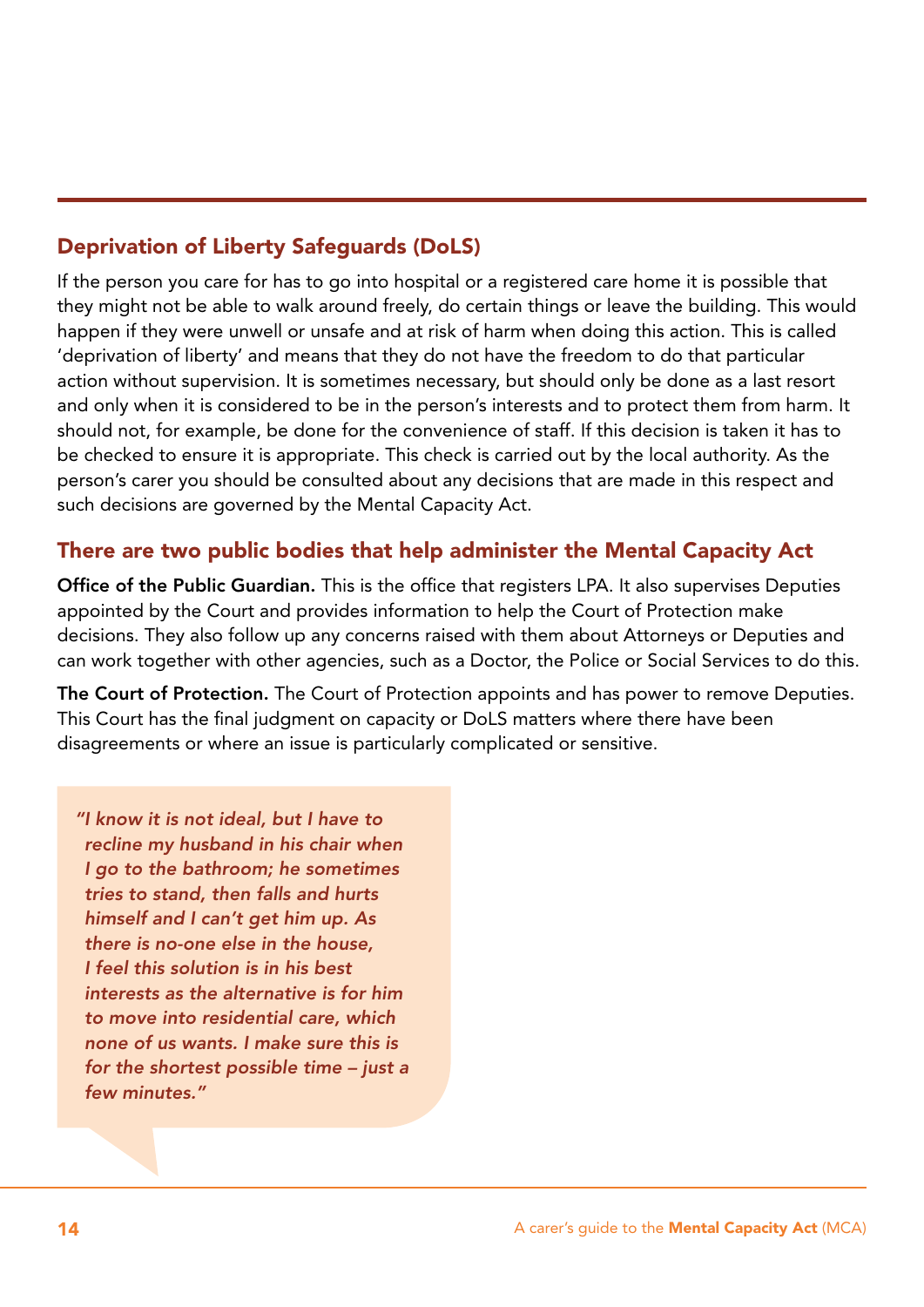*We have described here some real life examples. There are examples of assessing capacity, illustrating good use of the principles of the Act, making best interest decisions and use of a Lasting Power of Attorney.*

> *My husband still wishes to drive into town, but his driving is very erratic and I feel he is unsafe. He doesn't think his driving is affected but sometimes he even drives on the wrong side of the road. For his own and other people's safety I have had to hide the car keys. I know this restricts his independence but I also know that he is not safe on the road. I reassure him that we can still get out and about by other means so we are not stuck indoors.*

*We put an LPA into place for my wife's financial affairs and later we also set one up for her health and welfare. But although I knew her wishes with regard to her money and property and her Will, we never discussed her care needs. As her condition deteriorated, she found it distressing when I helped her with her personal care. We resolved this by getting in female carers, but I wish we had had this conversation when she was well enough to tell me how she felt. Even though these conversations are difficult I urge everyone to have them; it really helps to know your loved one's views before it arises.*

*As a best interest decision, I arranged for a physiotherapist to visit Mum's home to facilitate mobility. Even though I had suggested it lots of times, she wouldn't arrange it herself as she wasn't able to recognise or understand she was struggling and what the physio could help with.*

*I had to lock the door, so my father couldn't get out, when my daughter suddenly had an epileptic fit. It was just for the time I needed to take care of her needs – I was worried he would get lost or hurt.*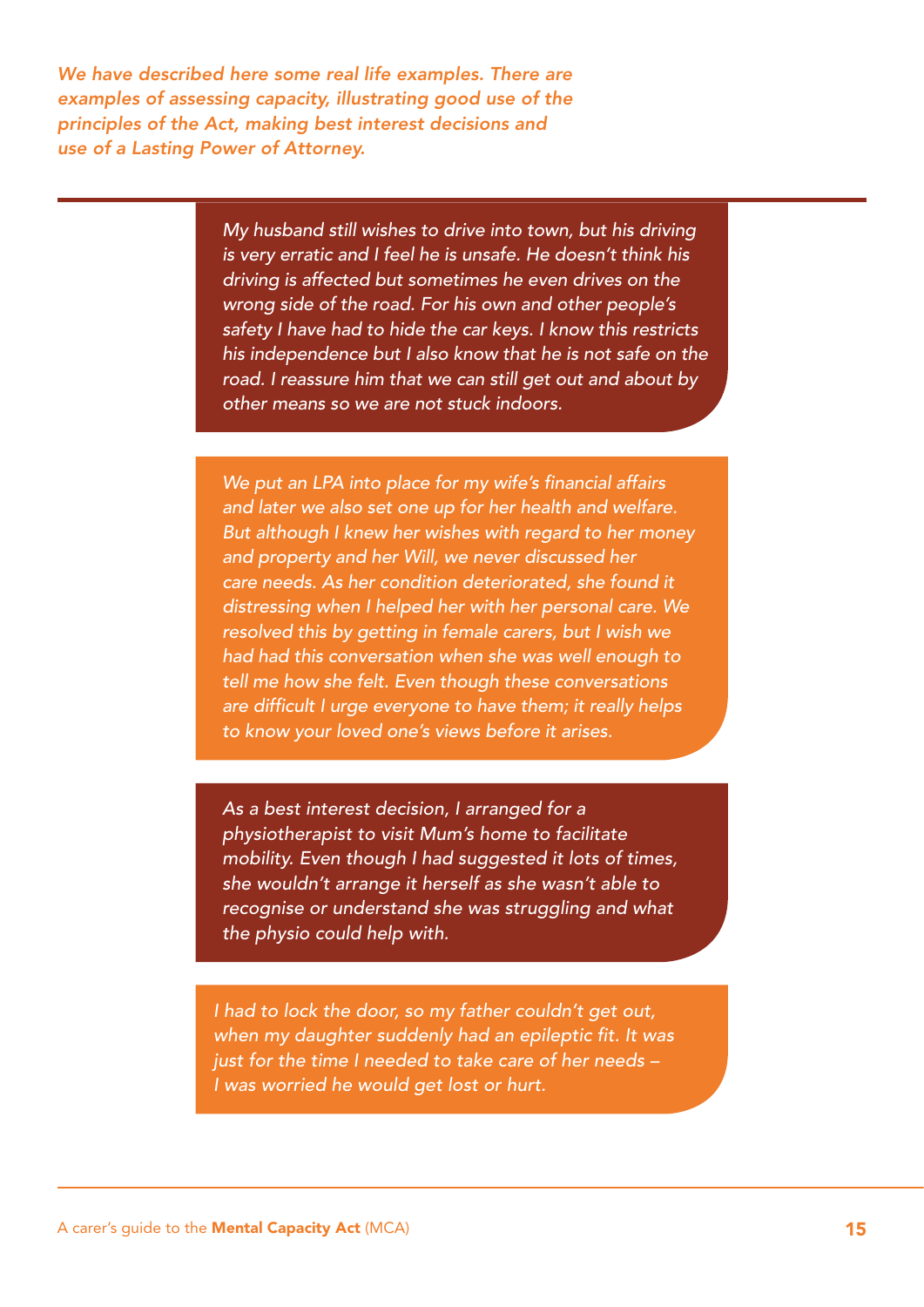## Summary

We consulted with many carers during the writing of this guide and they gave us a number of examples of the common decisions that are made with or for someone with dementia.

They include:

#### Day-to-day decisions such as:

- choosing appropriate clothing
- what someone should eat and drink
- helping or reminding someone to take their medication
- deciding if it is safe for someone to go out alone
- deciding if someone can be left at home on their own

These are decisions that are often made by the person who is caring for them on a day-to-day basis.

#### Big and important decisions such as:

- managing money
- driving
- setting up care services
- medical and treatment decisions
- long term care arrangements

These decisions are best made by people who know the person well and with professional advice when appropriate; this may be their carer or a professional such as their Social Worker or GP. These may also be some of the decisions that are made by a person authorised under a Power of Attorney.

#### *Each decision is however subject to the same considerations:*

#### Does the person have the capacity to make this decision?

- IF YES, let them make it.
- IF NO, then you can make a decision that is in their best interest and has regard to the least restrictive, practical and appropriate option.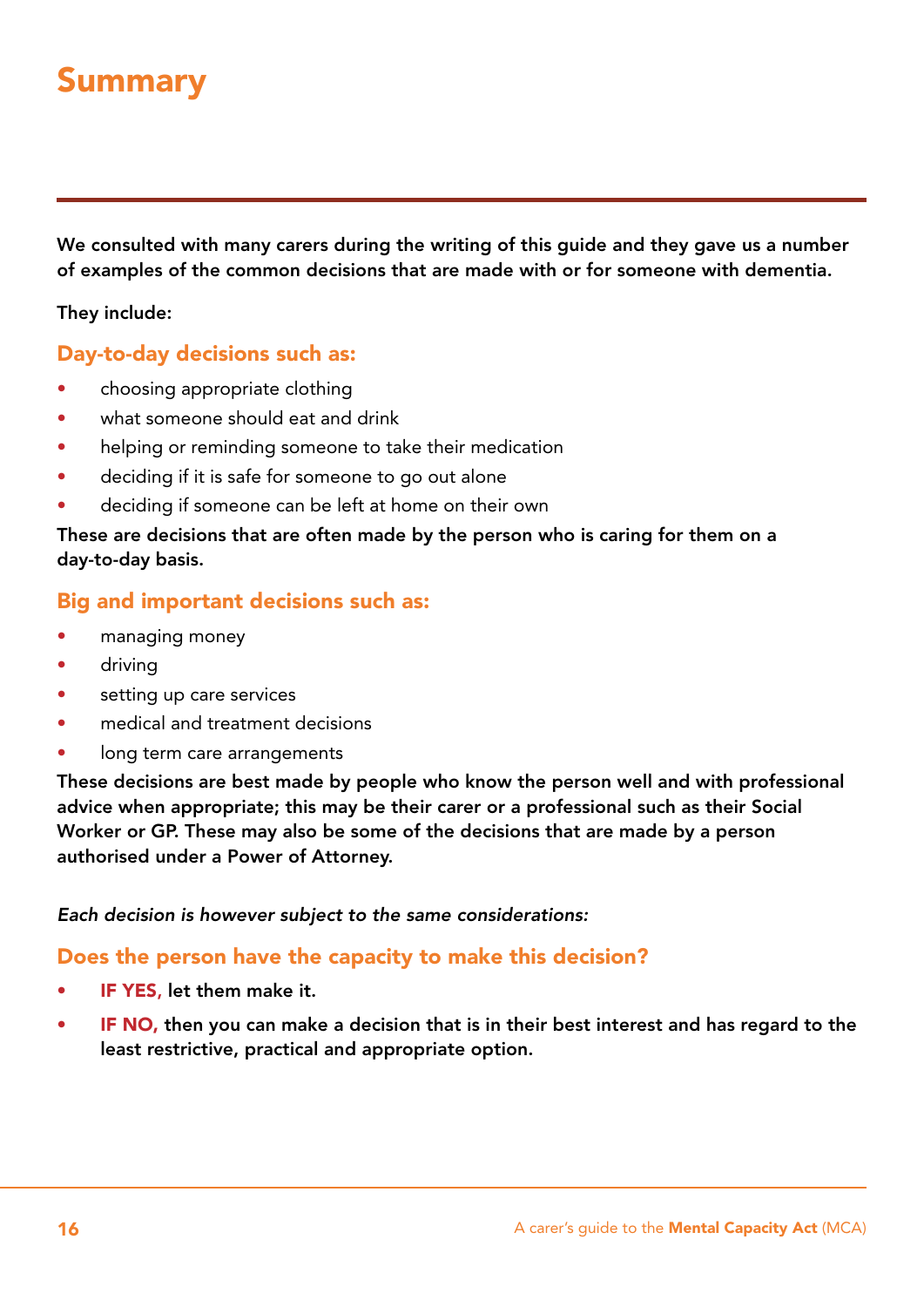# Decision making diary

These diary pages are here for you to use in whichever ways are helpful, perhaps as a diary of what happened or perhaps to record decisions that have been made and the circumstances at the time.

| <b>Date</b> | <b>Circumstances/Decision</b> |
|-------------|-------------------------------|
|             |                               |
|             |                               |
|             |                               |
|             |                               |
|             |                               |
|             |                               |
|             |                               |
|             |                               |
|             |                               |
|             |                               |
|             |                               |
|             |                               |
|             |                               |
|             |                               |
|             |                               |
|             |                               |
|             |                               |
|             |                               |
|             |                               |
|             |                               |
|             |                               |
|             |                               |
|             |                               |
|             |                               |
|             |                               |
|             |                               |
|             |                               |
|             |                               |
|             |                               |
|             |                               |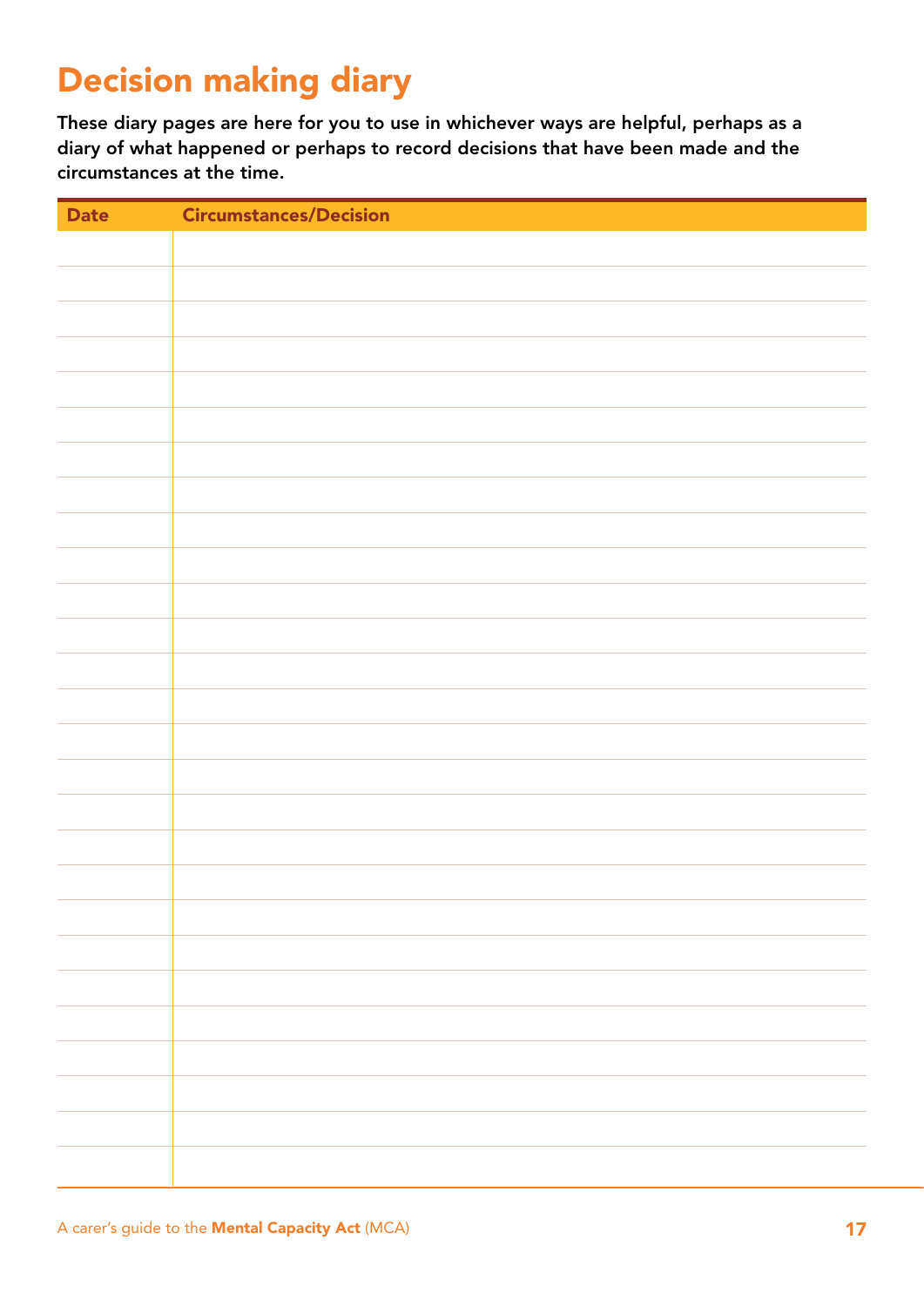| <b>Date</b> | <b>Circumstances/Decision</b> |
|-------------|-------------------------------|
|             |                               |
|             |                               |
|             |                               |
|             |                               |
|             |                               |
|             |                               |
|             |                               |
|             |                               |
|             |                               |
|             |                               |
|             |                               |
|             |                               |
|             |                               |
|             |                               |
|             |                               |
|             |                               |
|             |                               |
|             |                               |
|             |                               |
|             |                               |
|             |                               |
|             |                               |
|             |                               |
|             |                               |
|             |                               |
|             |                               |
|             |                               |
|             |                               |
|             |                               |
|             |                               |
|             |                               |
|             |                               |
|             |                               |
|             |                               |
|             |                               |
|             |                               |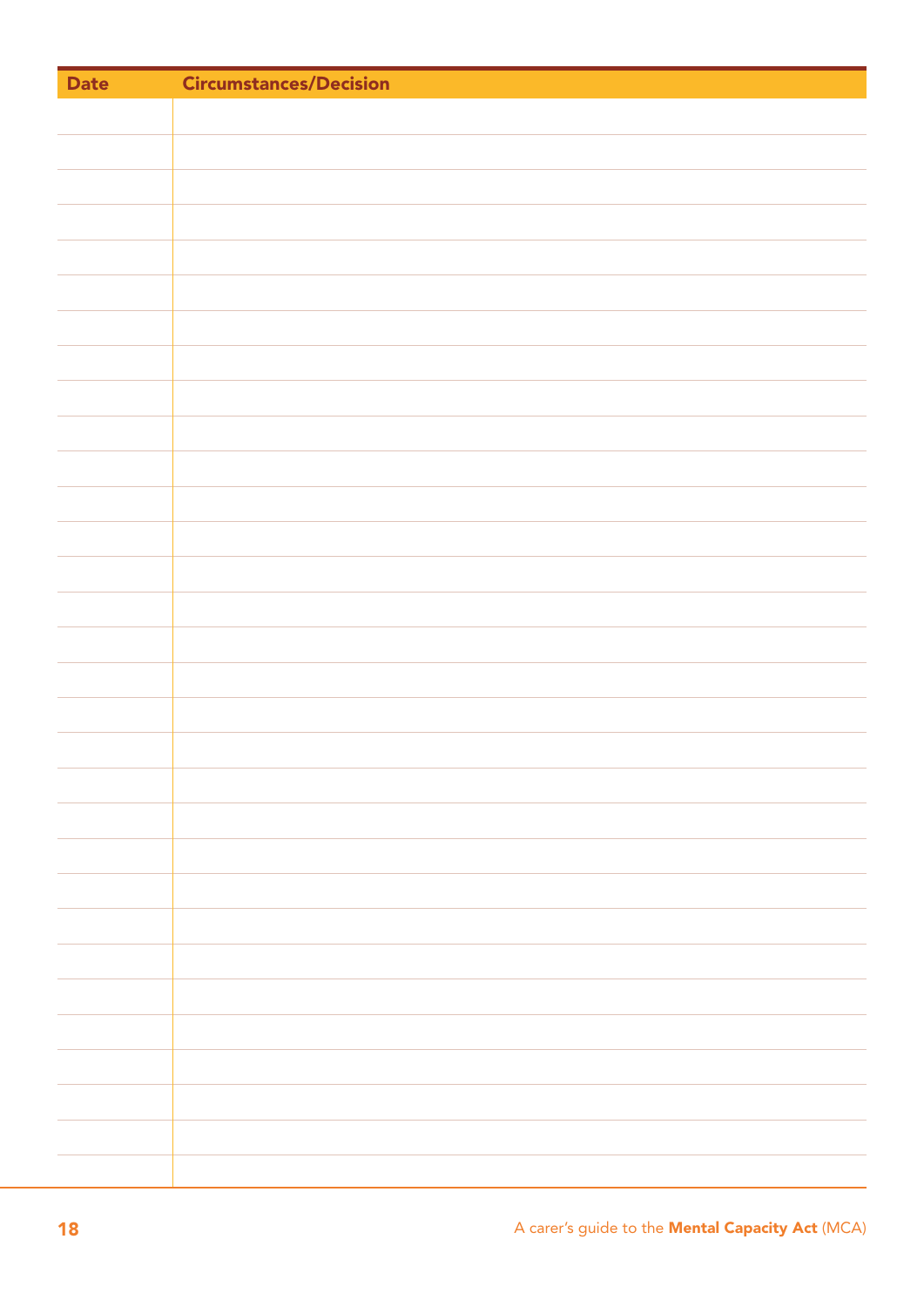| <b>Date</b> | <b>Circumstances/Decision</b> |
|-------------|-------------------------------|
|             |                               |
|             |                               |
|             |                               |
|             |                               |
|             |                               |
|             |                               |
|             |                               |
|             |                               |
|             |                               |
|             |                               |
|             |                               |
|             |                               |
|             |                               |
|             |                               |
|             |                               |
|             |                               |
|             |                               |
|             |                               |
|             |                               |
|             |                               |
|             |                               |
|             |                               |
|             |                               |
|             |                               |
|             |                               |
|             |                               |
|             |                               |
|             |                               |
|             |                               |
|             |                               |
|             |                               |
|             |                               |
|             |                               |
|             |                               |
|             |                               |
|             |                               |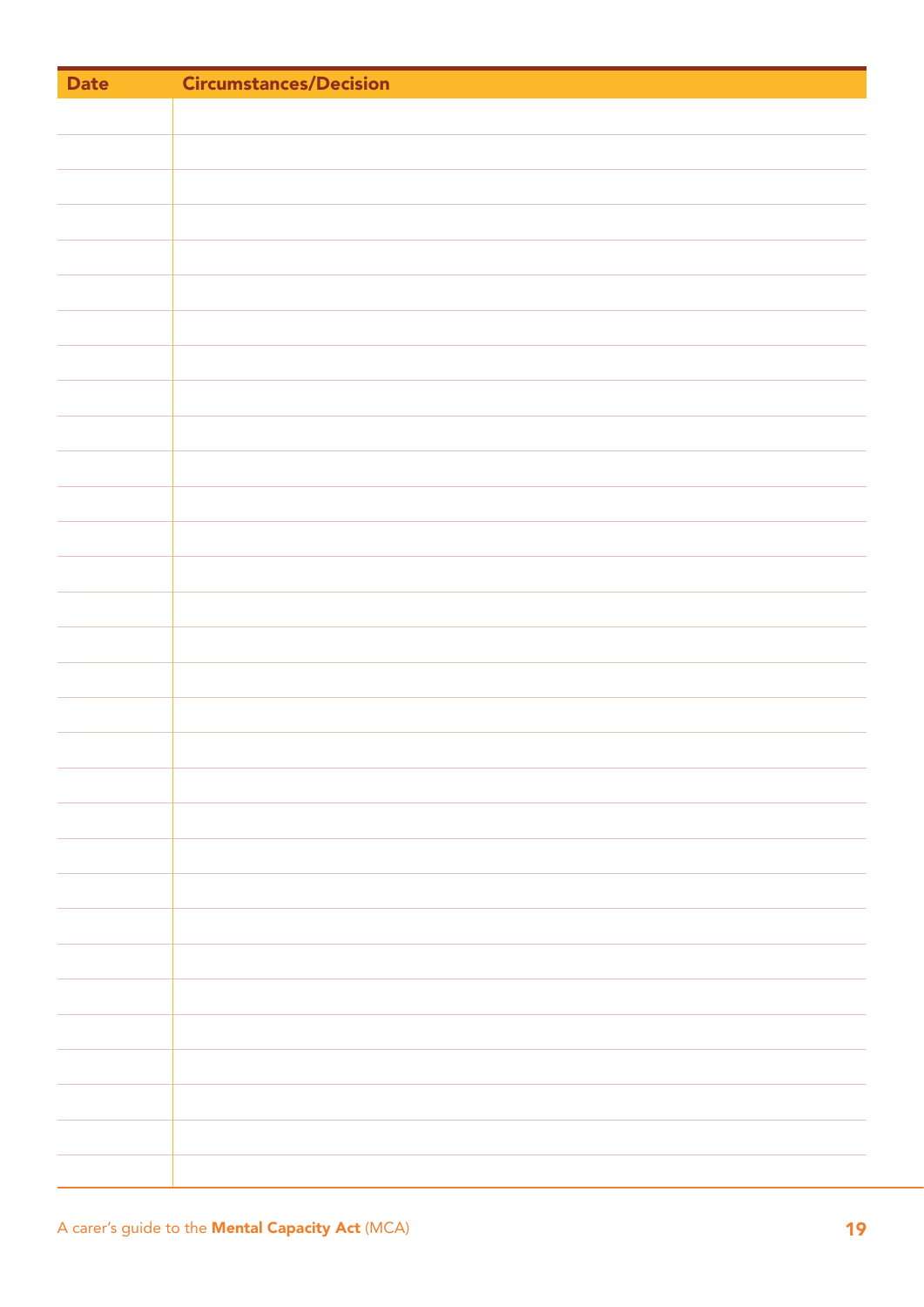| <b>Date</b> | <b>Circumstances/Decision</b> |
|-------------|-------------------------------|
|             |                               |
|             |                               |
|             |                               |
|             |                               |
|             |                               |
|             |                               |
|             |                               |
|             |                               |
|             |                               |
|             |                               |
|             |                               |
|             |                               |
|             |                               |
|             |                               |
|             |                               |
|             |                               |
|             |                               |
|             |                               |
|             |                               |
|             |                               |
|             |                               |
|             |                               |
|             |                               |
|             |                               |
|             |                               |
|             |                               |
|             |                               |
|             |                               |
|             |                               |
|             |                               |
|             |                               |
|             |                               |
|             |                               |
|             |                               |
|             |                               |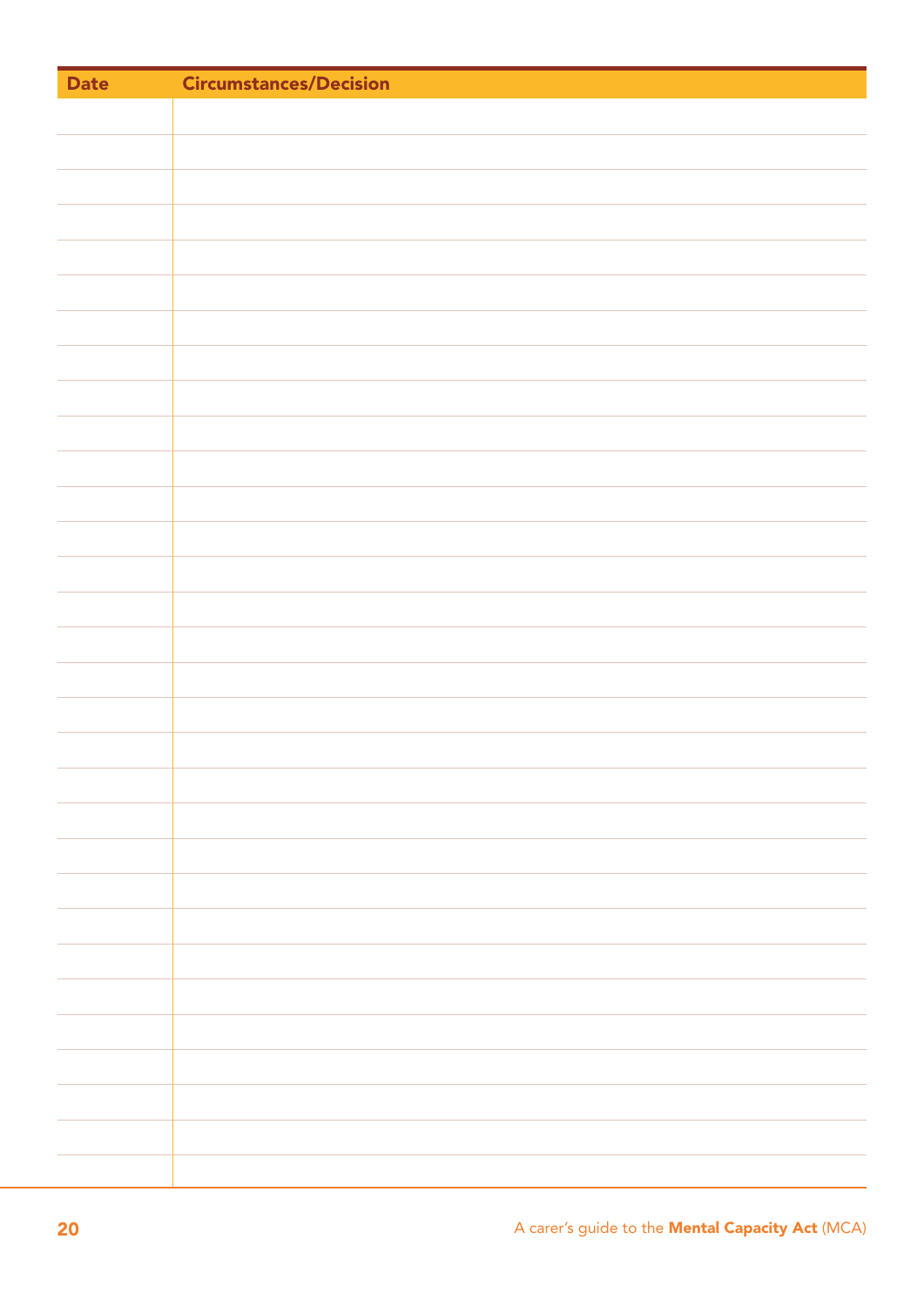| <b>Date</b> | <b>Circumstances/Decision</b> |
|-------------|-------------------------------|
|             |                               |
|             |                               |
|             |                               |
|             |                               |
|             |                               |
|             |                               |
|             |                               |
|             |                               |
|             |                               |
|             |                               |
|             |                               |
|             |                               |
|             |                               |
|             |                               |
|             |                               |
|             |                               |
|             |                               |
|             |                               |
|             |                               |
|             |                               |
|             |                               |
|             |                               |
|             |                               |
|             |                               |
|             |                               |
|             |                               |
|             |                               |
|             |                               |
|             |                               |
|             |                               |
|             |                               |
|             |                               |
|             |                               |
|             |                               |
|             |                               |
|             |                               |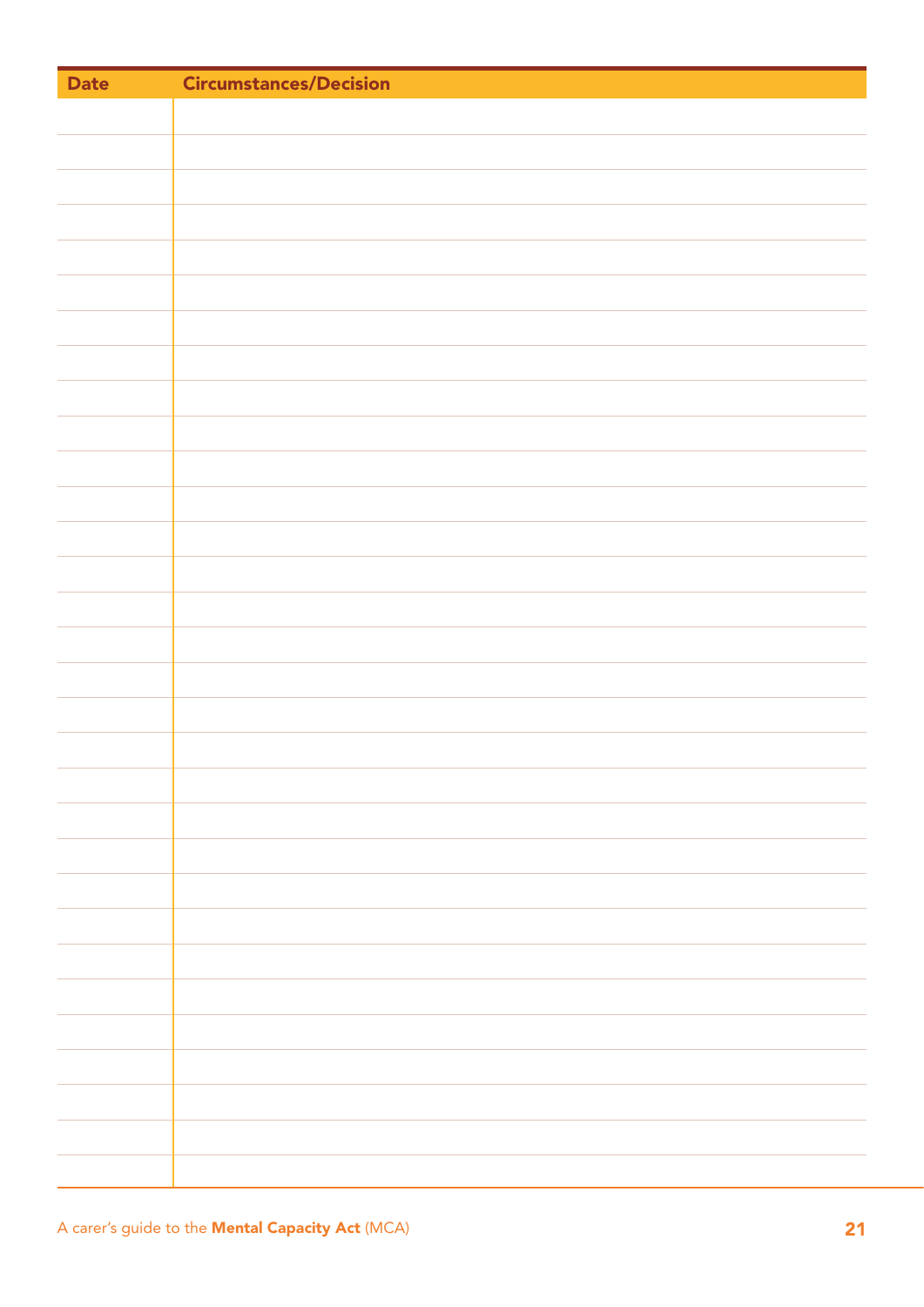## **Glossary**

Advance Decision. Someone can state in advance in writing that they do not wish to receive certain treatments if they should lose capacity in the future. An Advance Decision that is made correctly is legally binding.

Advance Statement. This is a general statement of someone's wishes, and what is important to them. It is usually written down and can contain any information they feel is important for others to know, such as religious, cultural, food and care preferences. It should be taken account of at the time that decision is being made, but it is not legally binding. Also sometimes referred to as a Living Will.

**Best interest decision.** Any decision made on behalf of someone who lacks capacity, should be done in their best interest. This means trying to consider what the person would have done or wanted had they the ability to make it themselves.

**Capacity.** Capacity means the ability of someone to make a particular decision at the time it needs to be made. The law is clear that you should assume that someone has capacity unless established to the contrary; lacking capacity should be always be assessed and not be assumed.

**Carer.** For the purposes of this booklet, a carer is someone who cares for someone with dementia but are not doing so on behalf of an organisation or service. This is usually a husband or wife, partner, other relative or close friend.

**Court of Protection.** This court rules on disputes and disagreements and complex cases around mental capacity and Deprivation of Liberty.

Dementia. A term used to describe a variety of symptoms or diseases (of which Alzheimer's is the most common) that affects the way the brain functions. Brain functions get worse over time and dementia is also likely to affect behaviour and personality.

Deprivation of Liberty Safeguards, sometimes abbreviated to DoLs. If the person being cared for has to go into hospital or a care home it is possible that they will need to be deprived of their freedom to move around or to do certain things. This will only happen when it has been properly applied for and authorised.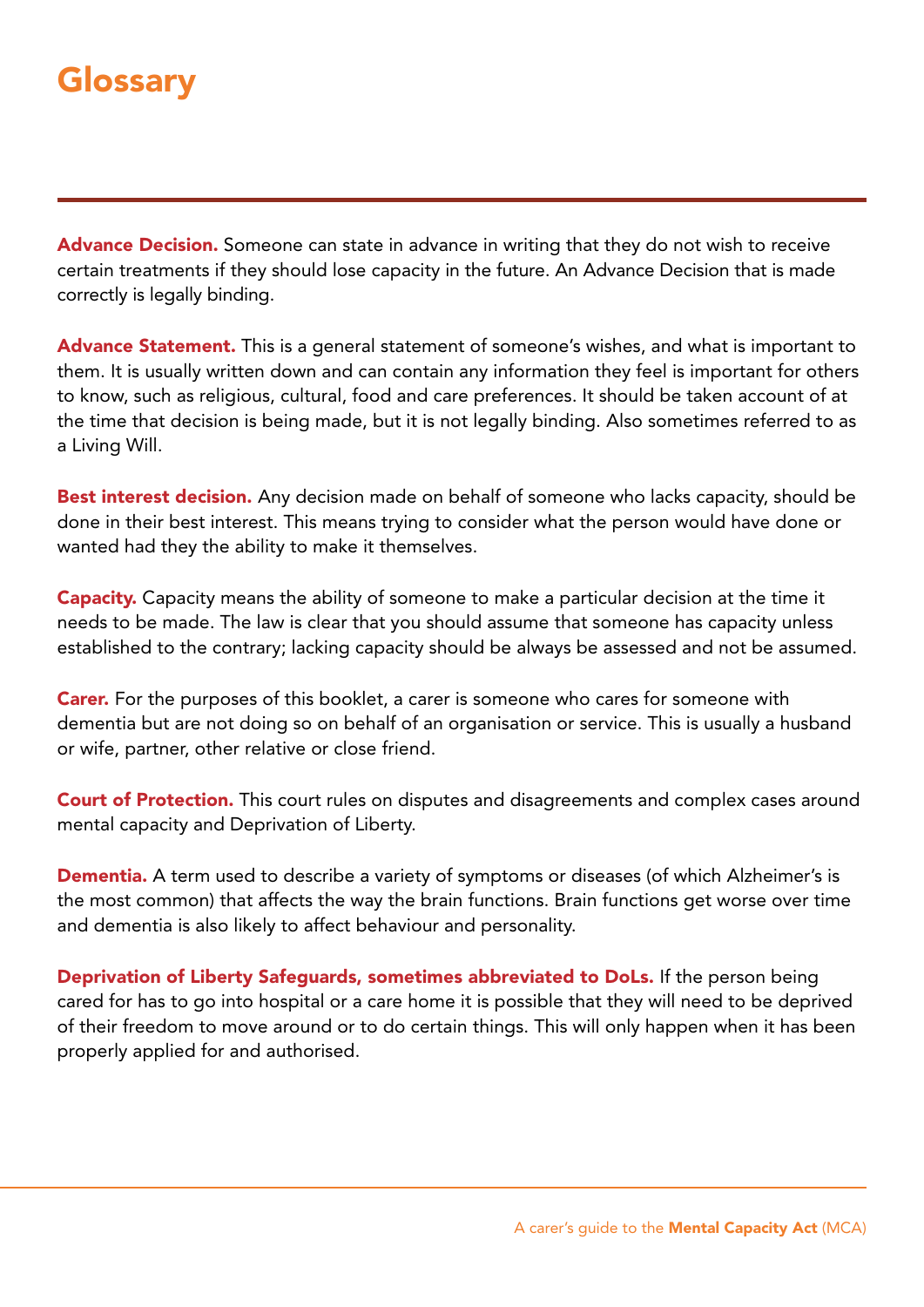## **Glossary**

**Enduring Power of Attorney.** Similar to an LPA but only covers financial and property matters and would have been established before the Mental Capacity Act of 2005.

Lasting Power of Attorney. A legal way of appointing someone to make decisions on a person's behalf once they have lost capacity to make the decision. The appointing of an LPA should be made whilst the person still has capacity. There are now two kinds of Lasting Powers of Attorney, one covering financial and property matters and the other health and welfare matters.

Mental Capacity Act 2005. A law designed to provide a legal framework for assessing capacity and decision- making. It is governed by a Code of Practice *to which paid carers have to adhere.*

**Office of the Public Guardian.** This public body administers Lasting Powers of Attorney applications and appoints Deputies to make decisions on someone's behalf where there is no Power of Attorney in place.